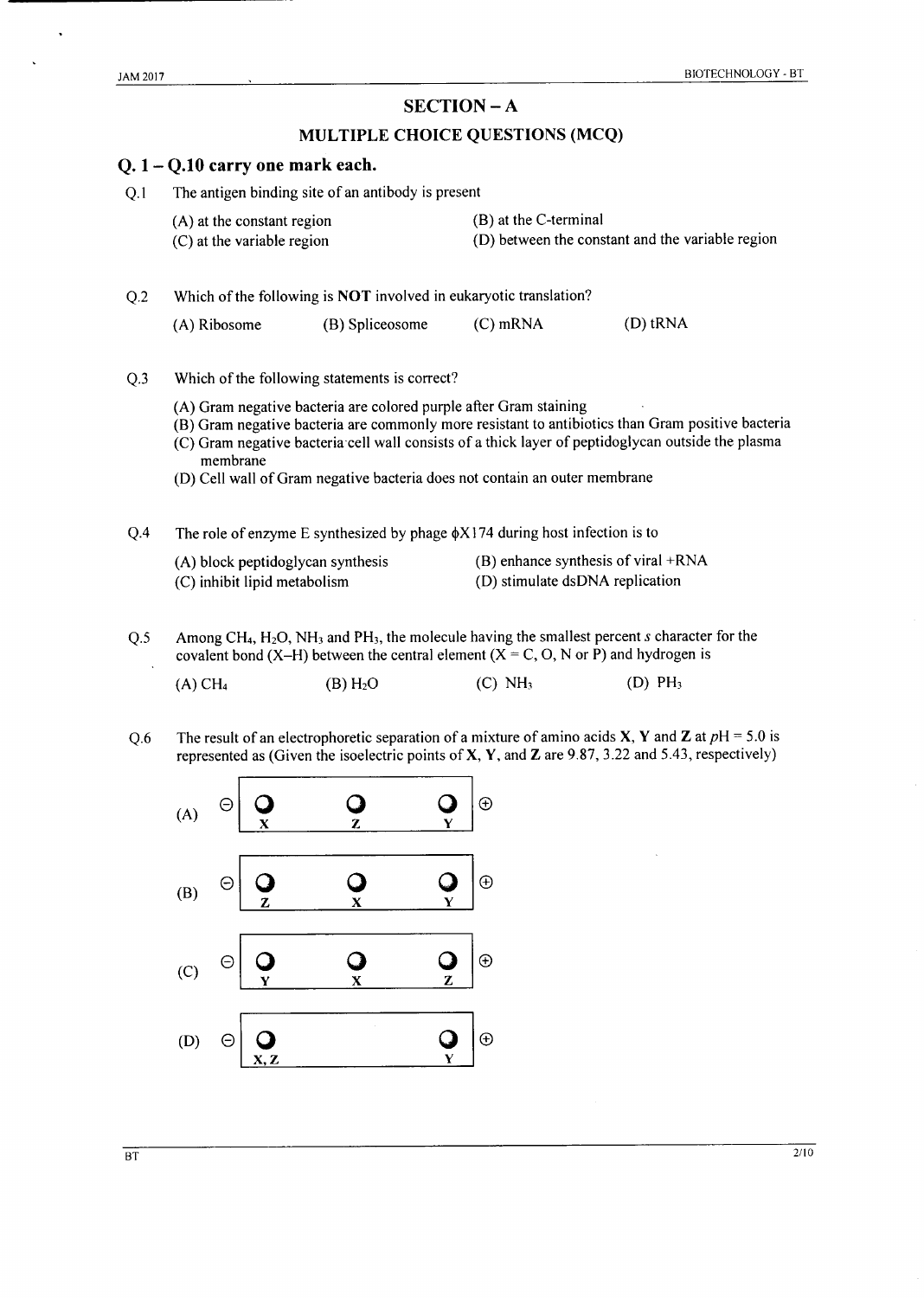$Q.7$  $\cos(x + yx) =$ 

| (A) $cos(x)cos(yx) - sin(x)sin(yx)$   | (B) $cos(x)cos(yx) + sin(x)sin(yx)$   |
|---------------------------------------|---------------------------------------|
| (C) $cos(x) sin(yx) - sin(x) cos(yx)$ | (D) $cos(x) sin(yx) + sin(x) cos(yx)$ |

Q.8  
\nIf 
$$
\begin{bmatrix} x & y \\ p & q \\ u & v \end{bmatrix} R = \begin{bmatrix} 0 & 0 & 0 \\ 0 & 0 & 0 \\ 0 & 0 & 1 \end{bmatrix}
$$
, then the order of *R* is  
\n(A) 2 × 3  
\n(B) 3 × 2  
\n(C) 2 × 2  
\n(D) 3 × 3

The average energy of a diatomic gaseous molecule at temperature T is  $\frac{5}{2}$  k<sub>B</sub>T where k<sub>B</sub> is O.9 Boltzmann's constant. The average energy of this molecule per degree of freedom is

 $(C)$  k<sub>B</sub>T (D)  $\frac{3}{2}k_BT$  $(B)\frac{2}{3}k_BT$  $(A) \frac{1}{2} k_B T$ 

The refractive index of diamond is 2.419. If the speed of light in vacuum is  $3 \times 10^8$  m s<sup>-1</sup>, then the  $Q.10$ speed of light in diamond is

(A)  $1.240 \times 10^8$  m s<sup>-1</sup> (B)  $1.352 \times 10^8$  m s<sup>-1</sup> (C)  $1.521 \times 10^8$  m s<sup>-1</sup> (D)  $2.433 \times 10^8$  m s<sup>-1</sup>

#### Q.  $11 - Q$ . 30 carry two marks each.

Q.11 Which of the following is true of protein synthesis ONLY in prokaryotes?

- (A) Translation and transcription are coupled
- (B) The codon AUG codes for the start signal
- (C) The tRNA anticodon can bind to two or more different codons
- (D) The functional ribosomes contain two subunits constructed of proteins and RNA

#### Q.12 Match the entries in Group I with that in Group II

| Group I                                                 | Group II                                                                                                                                   |
|---------------------------------------------------------|--------------------------------------------------------------------------------------------------------------------------------------------|
| P) Phytase<br>Q) Xylanase<br>R) Laccase<br>S) Bromelain | 1) paper and pulp processing<br>2) delignification<br>3) gluten complex reduction<br>4) improve mineral availability<br>5) phosphorylation |
| $(A)$ P-4, Q-1, R-3, S-5<br>$(C)$ P-5, Q-4, R-5, S-2    | $(B)$ P-4, Q-1, R-2, S-3<br>(D) $P-5$ , $Q-1$ , $R-2$ , $S-3$                                                                              |

- Q.13 If an aldol cleavage of glucose-6-phosphate occurs in glycolysis, it will result in
	- (A) products of equal carbon chain length (C) removal of phosphate group
- (B) products of unequal carbon chain length (D) three  $C_2$  compounds

۰,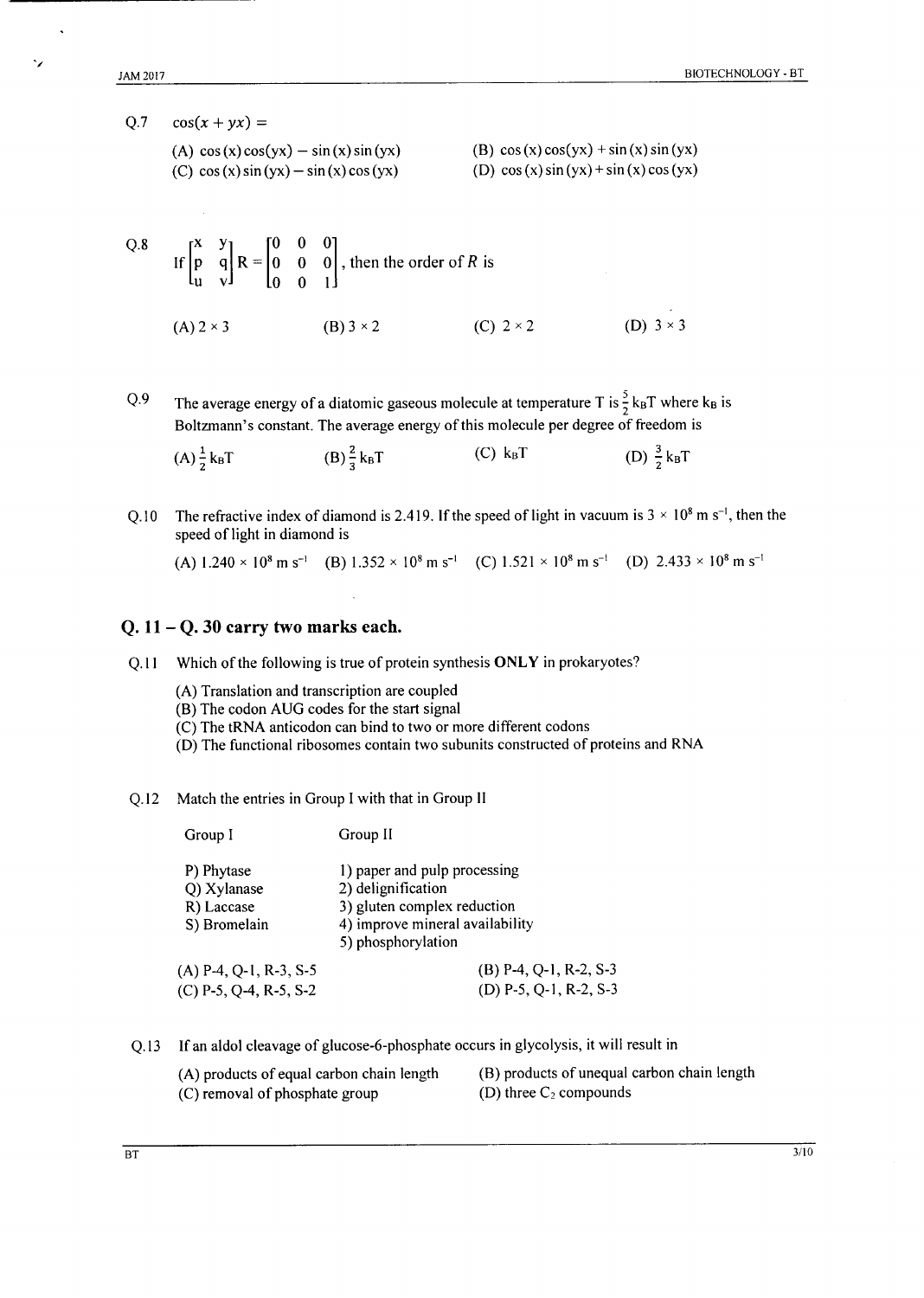The natural geographical distribution of kangaroos is limited to the Australian continent because  $O.14$ 

- (A) abiotic factors determine the distribution
- (B) dispersal is limited by accessibility to other continents
- (C) kangaroos have not selected habitats in other continents
- (D) predators limit the distribution in other continents

Which of the following is NOT an example of an adaptive defense mechanism against predation?  $Q.15$ 

- (A) Bright colors of bird pollinated flower
- (B) Insect that resembles a stick
- (C) Nicotine in the tobacco plant
- (D) Spines on porcupine
- Match the entries in Group I with that in Group II  $Q.16$

| Group I                         | Group II                                        |  |  |
|---------------------------------|-------------------------------------------------|--|--|
| P) Nucleolus<br>Q) Sphaerosomes | 1) lipid storage<br>2) breakdown of fatty acids |  |  |
| R) Peroxisomes                  | 3) transport of macromolecules                  |  |  |
| S) Plasmodesmata                | 4) RNA synthesis                                |  |  |
| $(A)$ P-4, Q-3, R-1, S-2        | $(B)$ P-4, Q-1, R-2, S-3                        |  |  |
| $(C)$ P-2, Q-1, R-3, S-4        | $(D)$ P-1, Q-3, R-4, S-2                        |  |  |

#### The nitrogenase of diazotrophs  $Q.17$

- (A) contains Cu-S center and uses 12 NADH to reduce one  $N_2$
- (B) contains one (4Fe-4S) cluster and uses 8 FADH<sub>2</sub> to reduce one  $N_2$
- (C) is a complex of Fe-protein and MoFe-protein and uses 16 ATPs to reduce one  $N_2$
- (D) is a MoFe protein and uses 4 ATP and 4 FMNH<sub>2</sub> to reduce one  $N_2$

 $Q.18$ During eukaryotic cell division, the amount of DNA doubles

- (A) between prophase and anaphase of mitosis
- (B) between prophase I and prophase II of meiosis
- (C) between the G1 and G2 phases of the cell cycle
- (D) during the M phase of the cell cycle

The correct sequence of the following events in the human female reproductive cycle is  $Q.19$ 

I: Secretion of FSH II: Growth of corpus luteum III: Growth of follicle and oogenesis IV: Ovulation V: Sudden increase in the levels of LH

(A) I, II, IV, V, III  $(B)$  II, I, III, IV, V  $(C)$  I, III, V, IV, II  $(D) I, V, III, IV, II$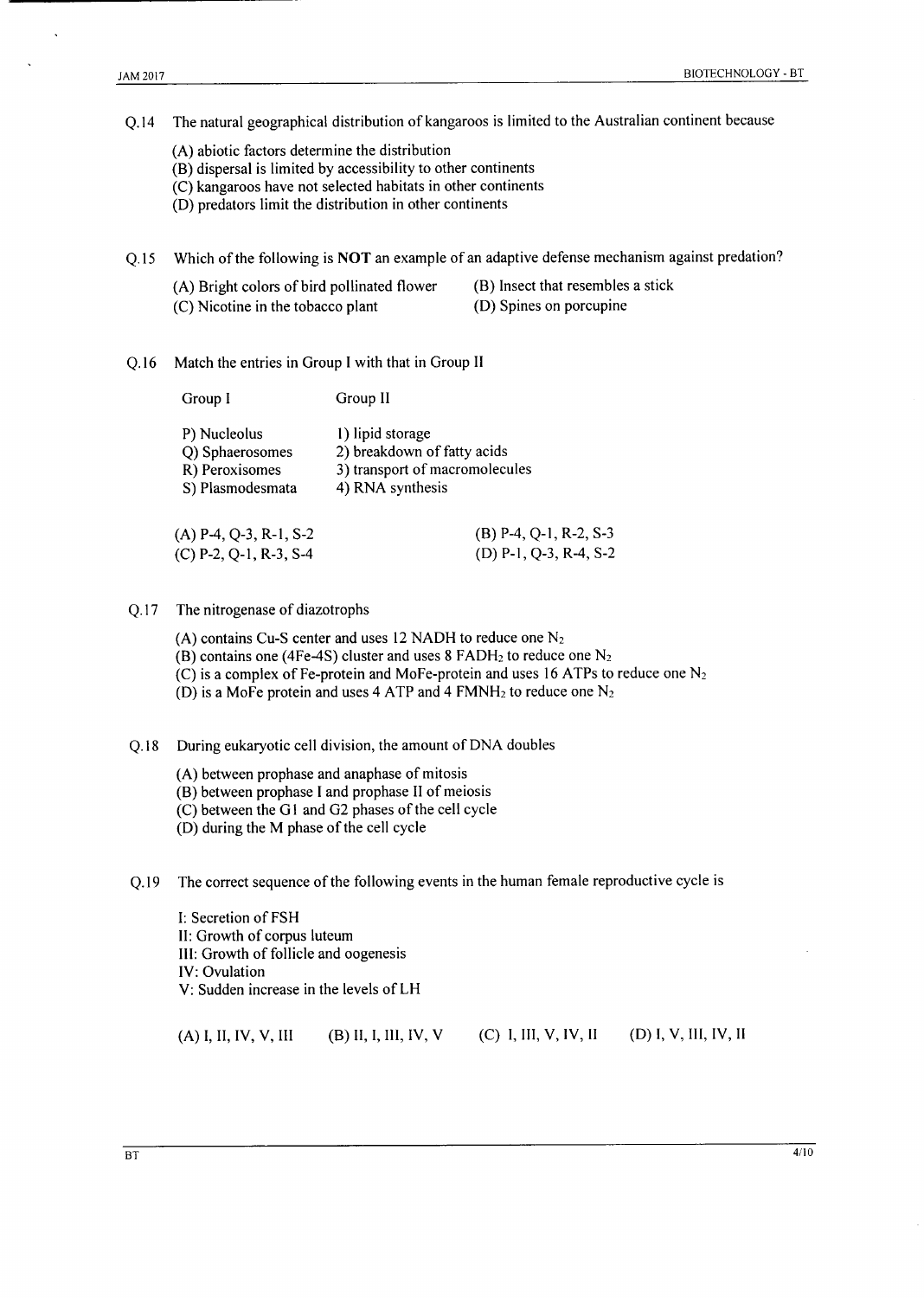The major product formed in the following reaction is  $Q.20$ 



The reaction that produces  $o$ -bromophenol as the major product is  $Q.21$ 



For an autocatalytic second order reaction  $R \rightarrow P$ , the rate law is  $Q.22$ [where  $v$  is rate of the reaction and  $k$  is the rate constant]

(A) 
$$
v = k [R]
$$
 (B)  $v = k [R] [P]$  (C)  $v = k [R]^2$  (D)  $v = k [P]^2$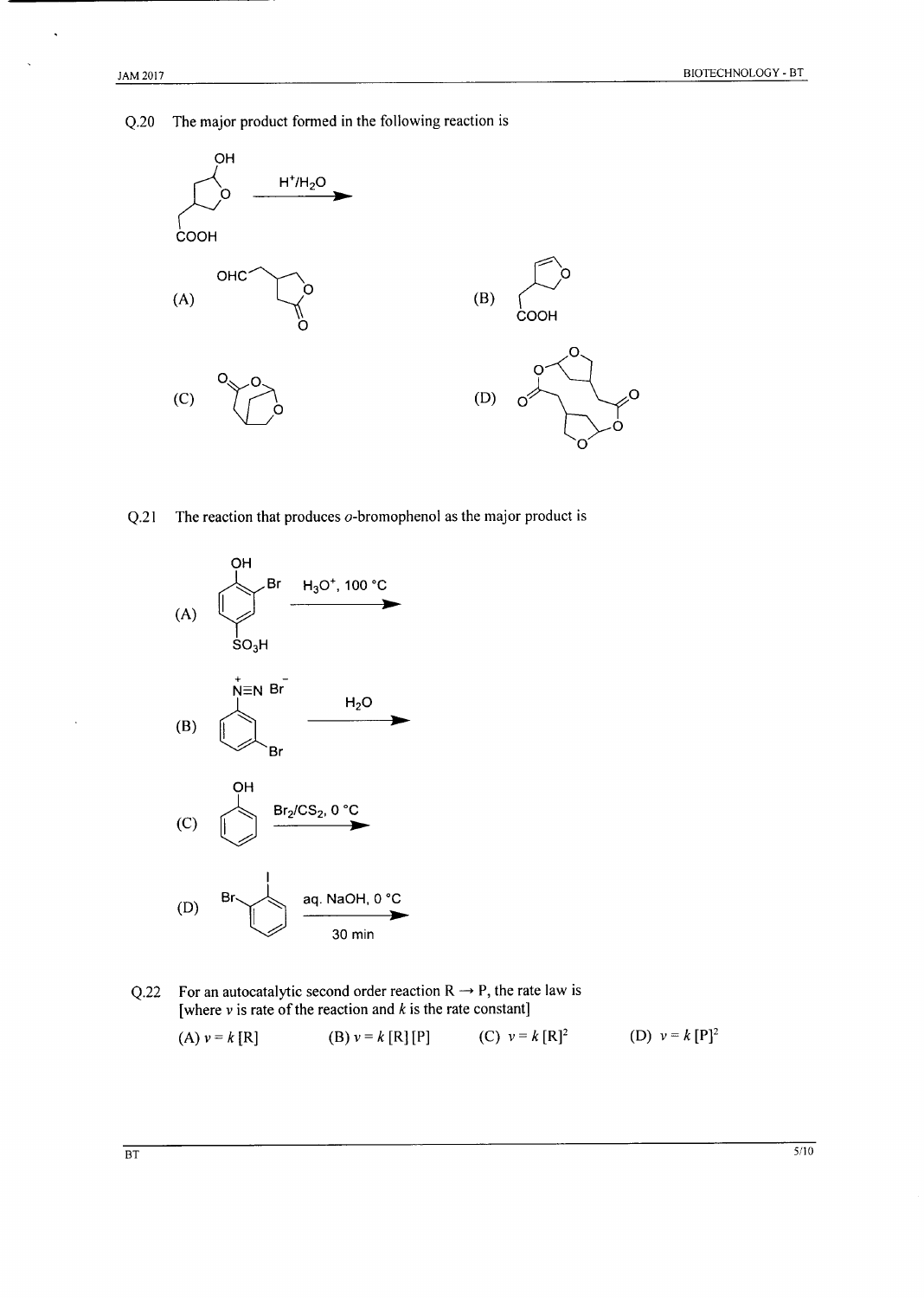Q.23 In metal-carbonyl complexes, the  $\pi$ -back bonding is

| (A) $p\pi - d\pi$ type  | (B) $d\pi - d\pi$ type     |
|-------------------------|----------------------------|
| (C) $d\pi - \pi^*$ type | (D) $d\pi - \sigma^*$ type |

O.24 If  $u(x)$  and  $v(x)$  are differentiable at  $x = 0$ , and if  $u(0) = 5$ ,  $u'(0) = -3$ ,  $v(0) = -1$  and  $v'(0) = 2$ , then the value of  $\frac{d}{dx}(uv + \frac{u}{v})$  at  $x = 0$  is

 $(A) -20$  $(B) -7$  $(C)$  6  $(D) 13$ 

 $Q.25$ Two dice are thrown simultaneously. The probability that the sum of the numbers obtained is divisible by 7 is

(A) 
$$
\frac{1}{6}
$$
 (B)  $\frac{1}{36}$  (C) 0 (D)  $\frac{1}{18}$ 

Q.26 If one of the diameters of a circle has end points  $(2, 0)$  and  $(4, 0)$ , then the equation of that circle is  $\left( 1 \right)$  2 2  $(D) -2$   $4n + 2 + 6$  $\overline{2}$  $\sim$ 

| $(A)$ $X^2 - 3X + Y^2 + 5 = 0$ | $(B) X^2 - 4X + Y^2 + 0 = 0$ |
|--------------------------------|------------------------------|
| (C) $x^2 - 5x + y^2 + 7 = 0$   | (D) $x^2-6x+y^2+8=0$         |

|                |                | Q.27 If P = {1, 2, -1, 3}, Q = {0, 4, 1, 3} and R = {1, 6, 7}, then P $\Omega$ (QUR) = |                |  |
|----------------|----------------|----------------------------------------------------------------------------------------|----------------|--|
| $(A) \{1, 2\}$ | $(B) \{1, 3\}$ | $(C) \{2, 1\}$                                                                         | (D) $\{2, 3\}$ |  |

The position of a particle along the y-axis is  $y = P t^4 + Q$ . For the equation to be dimensionally  $Q.28$ consistent, the dimension of P in terms of length [L] and time [T] is

- $(B) L T^{-2}$  $(C) L T^{-3}$  $(A)$   $LT^{-1}$ (D)  $LT^{-4}$
- Two inductors P and Q having inductance ratio 1:2 are connected in parallel in an electric circuit.  $Q.29$ The energy stored in the inductors P and Q are in the ratio
	- (D)  $4:1$  $(B) 1:2$  $(C) 2:1$  $(A) 1:4$
- A body X of mass M moving with velocity v hits a stationary body Y of mass m. If M  $\gg$  m and X  $Q.30$ moves with the velocity  $v'$ , then the velocity of Y after an elastic collision is
	- (B)  $v + v'$ (C)  $v - v'$ (D)  $2v'$  $(A)$  2 $v$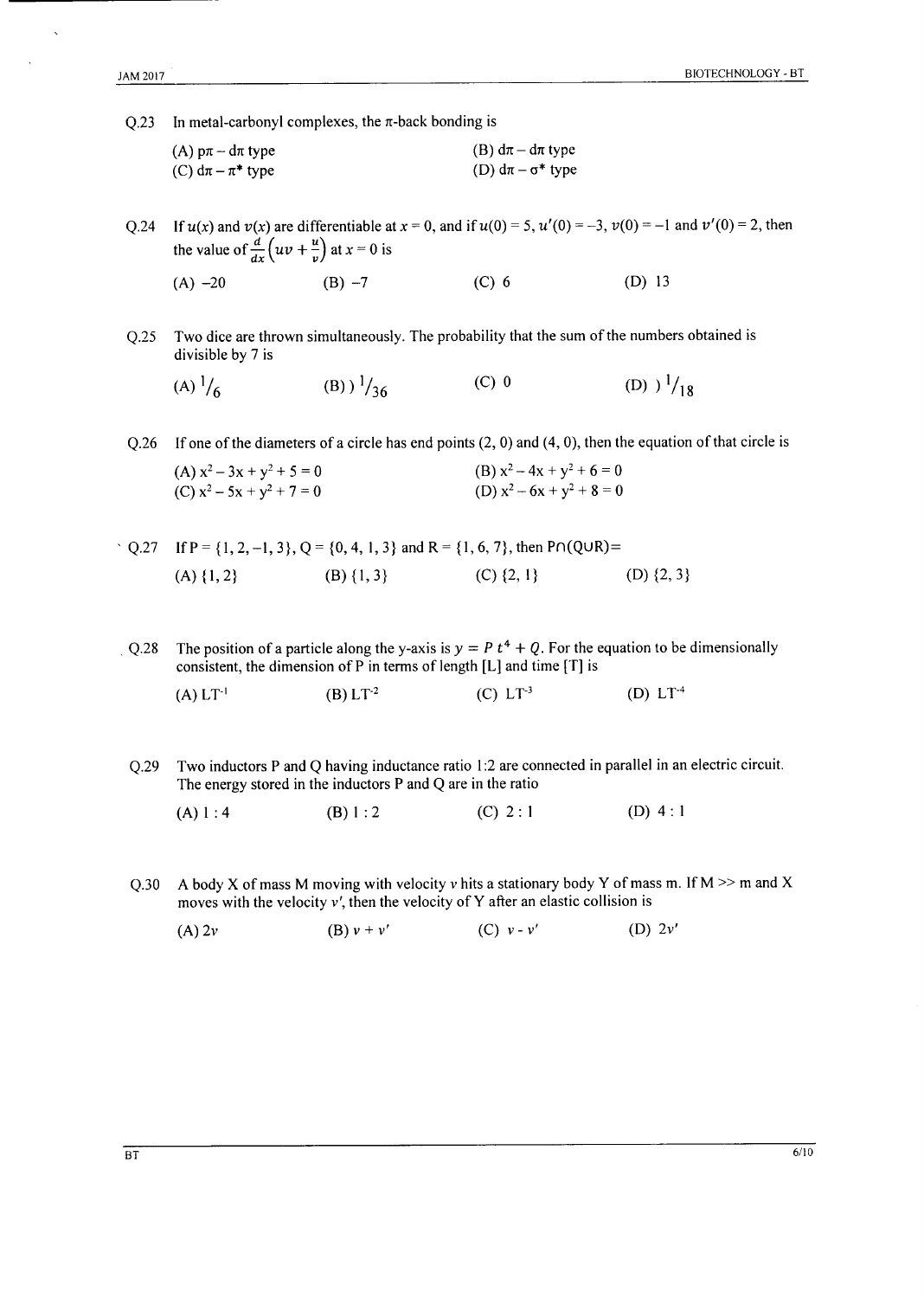#### **SECTION - B**

#### **MULTIPLE SELECT QUESTIONS (MSQ)**

#### $0.31 - 0.40$  carry two marks each.

The cells involved in allergic reactions and containing surface receptors of IgE antibodies and  $\Omega$ .31 histamine are

(D) Neutrophils (A) Basophils (B) Mast cells (C) Monocytes

- Which of the following is(are) **INCORRECT** in the regulation of the *trp* operon?  $O.32$ 
	- (A) It is an example of a negatively controlled repressible operon
	- (B) The amino acid Trp inactivates the repressor
	- (C) The amino acid Trp induces the operon
	- (D) The repressor binds to the operator in the presence of amino acid Trp
- $Q.33$ Which of the following organs are correctly paired with their function?
	- $(A)$  Large intestine Protein digestion
	- (B) Oral cavity Starch digestion
	- (C) Pancreas Bile production
	- (D) Small intestine Fat digestion
- The  $\Delta G^{0}$  for homolactic fermentation converting glucose to lactate is -196 kJ mol<sup>-1</sup>. If  $\Delta G^{0}$  for the  $O.34$ formation of ATP is +30.5 kJ mol<sup>-1</sup>, then
	- (A) homolactic fermentation is 31% energy efficient
	- (B) the efficiency of energy conservation is 69%
	- (C) the energy stored in the form of ATP is 31%
	- (D) the process results in the loss of 31% of energy
- Bacterial plasmid genes of non-chromosomal origin are associated with  $Q.35$ A) providing resistance against antibacterial agents
	- B) the degradation of toxic materials
	- C) the production of certain toxins
	- D) the transfer of genetic material from one cell to another cell
- $O.36$ The elements with atomic numbers 19, 37 and 55
	- (A) form cubic chloride salts with the coordination number of cation being 6
	- (B) form ionic fluorides with general formula MF
	- (C) have lowest density of solids in their respective periods
	- (D) have lowest ionization energy in their respective periods
- O.37 Fehling's solution
	- (A) contains a copper complex of tartaric acid
	- (B) forms a brick-red precipitate with glucose
	- (C) forms a white precipitate with aldehydes
	- (D) is used as a test reagent for reducing sugars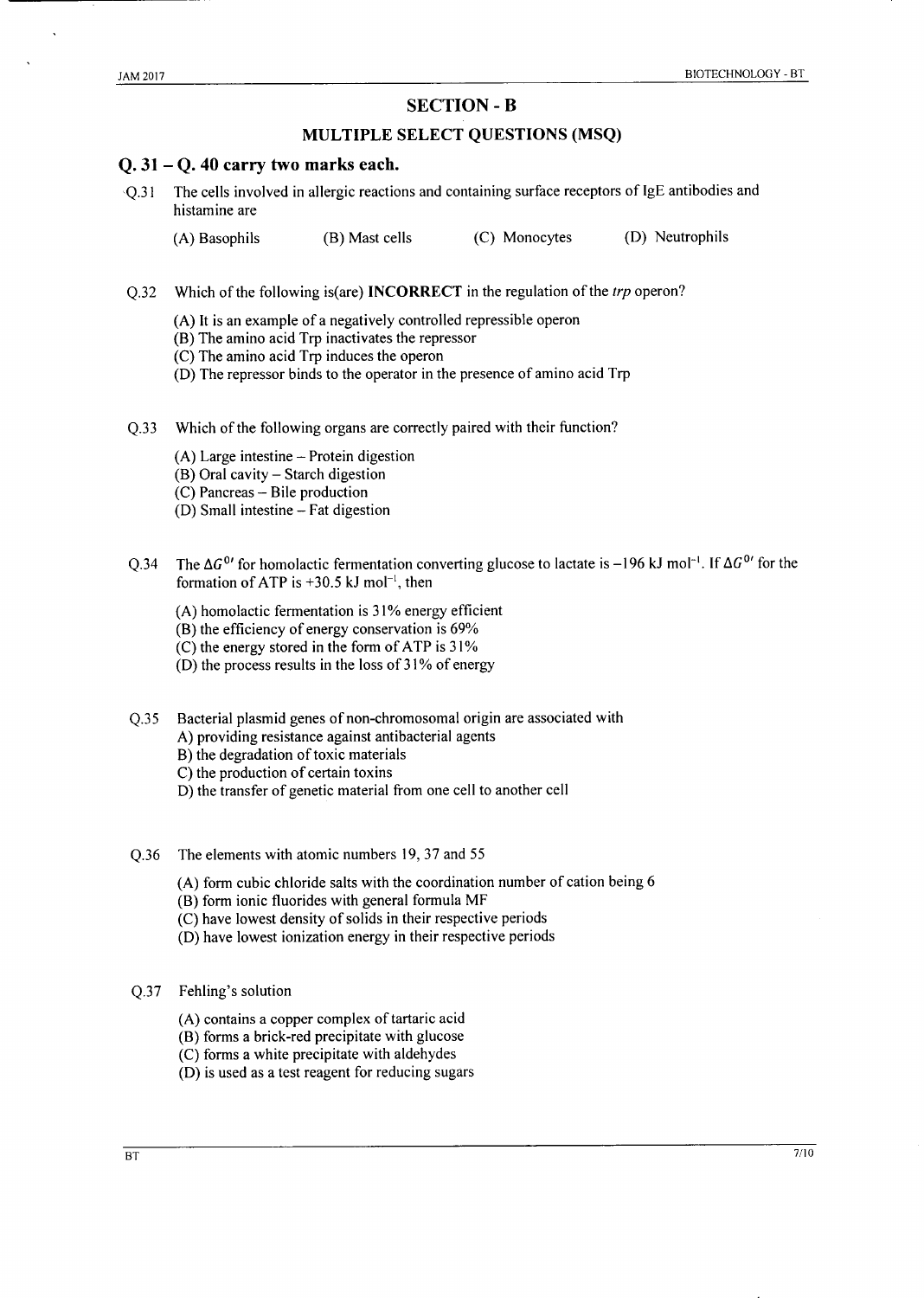Q.38 Which of the following point(s) lies(lie) on the plane  $2x + 3y + z = 6$ ?

 $(B)$   $(0, 2, 0)$  $(C)$   $(1, 1, 1)$  $(D)$   $(3, 0, 0)$  $(A)$   $(0, 0, 6)$ 

Kinetic theory of an ideal gas is based upon the following assumption(s)  $Q.39$ 

(A) Gases are made of molecules with negligible volume

- (B) The gaseous molecules do not possess kinetic energy
- (C) The molecules are in constant random motion
- (D) Intermolecular forces of attraction are negligible
- The electric field and capacitance of a capacitor in the absence of dielectric material are E and C,  $O.40$ respectively. When the capacitor is filled with a dielectric material, the electric field and capacitance of the capacitor becomes E' and C', respectively. Which of the following is(are) correct?

| (A) $E' > E$ and $C' = C$ | (B) $E' < E$ and $C' > C$ |
|---------------------------|---------------------------|
| (C) $E' = E$ and $C' > C$ | (D) $E' > E$ and $C' < C$ |

#### $SECTION - C$

#### **NUMERICAL ANSWER TYPE (NAT)**

#### $Q.41 - Q.50$  carry one mark each.

O.41 Antigen and antibody interaction is shown by the following scheme

$$
Ab + Ag \xrightarrow[k]{} Ab-Ag
$$

Where Ab is antibody, Ag is antigen and Ab-Ag is antigen-antibody complex. The values of  $k_1$  and  $k_{-1}$  are  $5 \times 10^{-5}$   $\mu$ M<sup>-1</sup> s<sup>-1</sup> and  $2 \times 10^{-7}$  s<sup>-1</sup>, respectively. The dissociation constant for the complex  $is \_\_nM$ .

- The population of a bacterial culture increases from one thousand to one billion in five hours. The  $Q.42$ doubling time of the culture (correct to 1 decimal place) is \_\_\_\_\_\_\_\_\_\_ min.
- The  $K_M$  and  $v_{max}$  of lactate dehydrogenase for conversion of pyruvate to lactate are 1 mM and  $Q.43$  $5 \text{ nM s}^{-1}$ , respectively. At 0.25 mM pyruvate, the velocity of the reaction catalyzed by lactate dehydrogenase is  $\frac{1}{2}$  nM s<sup>-1</sup>.
- A linear DNA contains five restriction sites for EcoRI and three restriction sites for BamHI. The  $Q.44$ number of fragments that will be generated after digestion with EcoRI is \_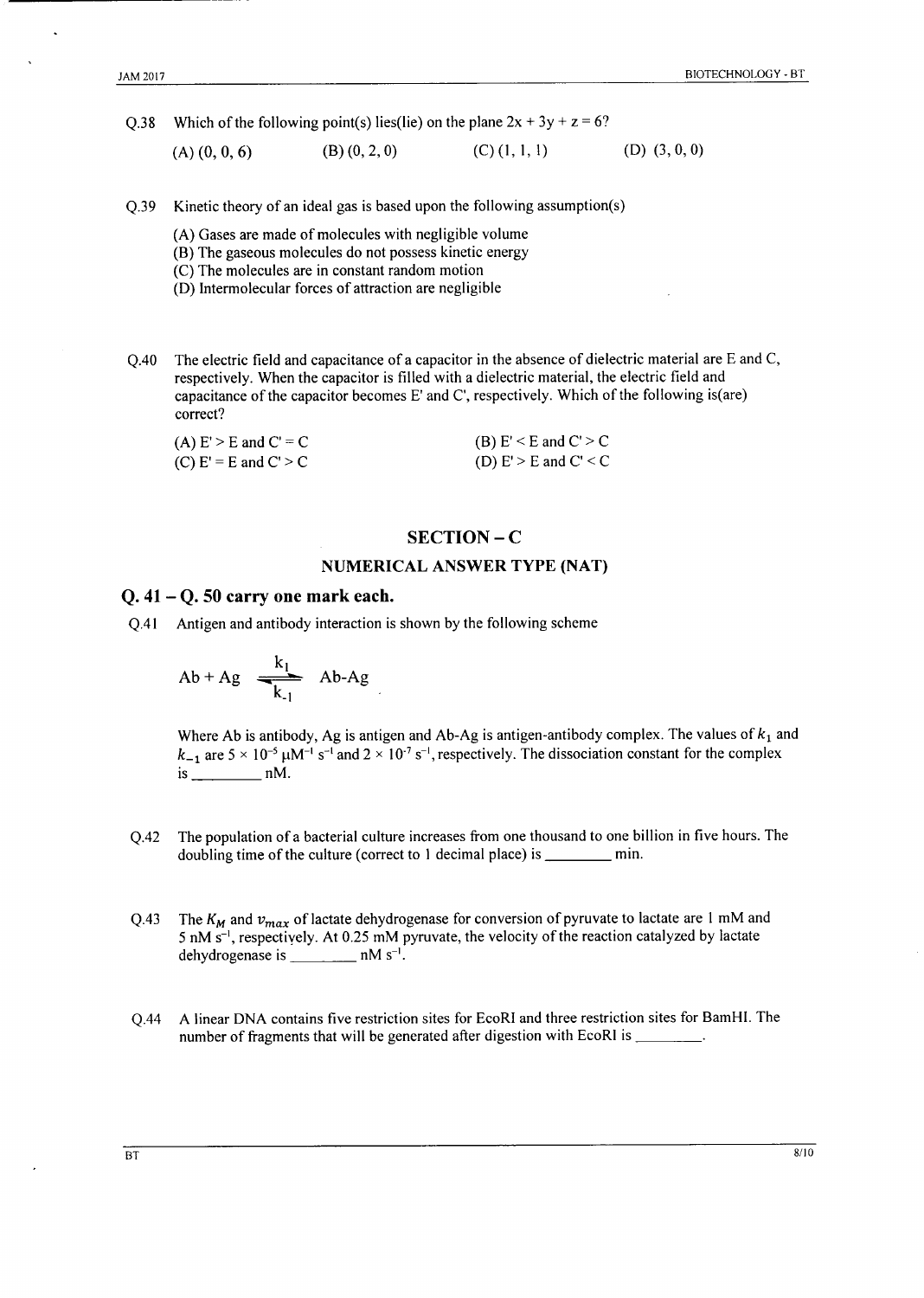Total number of singlets observed in the <sup>1</sup>H NMR of the following compound is \_\_\_\_\_\_\_\_.  $Q.45$ 



- The  $[H^+]$  of 0.1 N acetic acid solution is 1.33  $\times$  10<sup>-3</sup>. The pH of the solution (correct to two decimal O.46  $places)$  is  $\_\_\_\_\_\_\_\_\_\_\.\$
- The positive root of the equation  $x^4 + x^2 2 = 0$  is O.47
- Q.48  $\int_0^1 x \, dx + \int_1^2 (2 x) \, dx =$  \_\_\_\_\_\_\_\_.
- One gram of radioactive nuclei with a half life of 300 days is kept in an open container. The weight  $O.49$ of nuclei remaining after 900 days (correct to 1 decimal place) is \_\_\_\_\_\_ mg.
- Two sources P and Q produce electromagnetic waves with wavelengths  $\lambda$  and  $2\lambda$ , respectively.  $O.50$ Source P ejects a photon with a maximum kinetic energy of 4.0 eV from a metal with work function 2.0 eV. The maximum kinetic energy (eV) of a photon ejected by source Q from the same metal is  $\frac{1}{\sqrt{1-\frac{1}{\sqrt{1-\frac{1}{\sqrt{1-\frac{1}{\sqrt{1-\frac{1}{\sqrt{1-\frac{1}{\sqrt{1-\frac{1}{\sqrt{1-\frac{1}{\sqrt{1-\frac{1}{\sqrt{1-\frac{1}{\sqrt{1-\frac{1}{\sqrt{1-\frac{1}{\sqrt{1-\frac{1}{\sqrt{1-\frac{1}{\sqrt{1-\frac{1}{\sqrt{1-\frac{1}{\sqrt{1-\frac{1}{\sqrt{1-\frac{1}{\sqrt{1-\frac{1}{\sqrt{1-\frac{1}{\sqrt{1-\frac{1}{\sqrt{1-\frac{1}{\sqrt{1-\frac{1}{\sqrt{1-\frac{1$

#### $Q. 51 - Q. 60$  carry two marks each.

- The standard oxidation potentials for oxidation of NADH and  $H_2O$  are +0.315 V and -0.815 V,  $0.51$ respectively. The standard free energy for oxidation of 1 mole of NADH by oxygen under standard conditions (correct to 1 decimal place) is \_\_\_\_\_\_\_\_\_ kJ. [Faraday Constant is 96500 C mole<sup>-1</sup>]
- The  $K_M$  and  $v_{max}$  of an enzyme are 4 mM and 0.1 nM h<sup>-1</sup> respectively. In the presence of 1.5 mM  $Q.52$ inhibitor, the  $K'_M$  and  $v'_{max}$  of the enzyme are 6 mM and 0.1 nM h<sup>-1</sup>, respectively. The value of inhibition constant,  $K_I$  (correct to 1 decimal place) is \_\_\_\_\_\_\_\_\_\_\_\_ mM.
- The relationship between  $log_{10}(MW)$  [where  $MW =$  molecular weight in kDa] of a mixture of  $Q.53$ protein standards and their retention factors  $(R_f)$  obtained from native-PAGE is  $log_{10}(MW) = -2R_f + 3$ . If the measured retention factor for a protein with 180 amino acids is 0.5, then the number of identical monomers in the protein is  $\frac{1}{\sqrt{1-\frac{1}{n}}}\$ .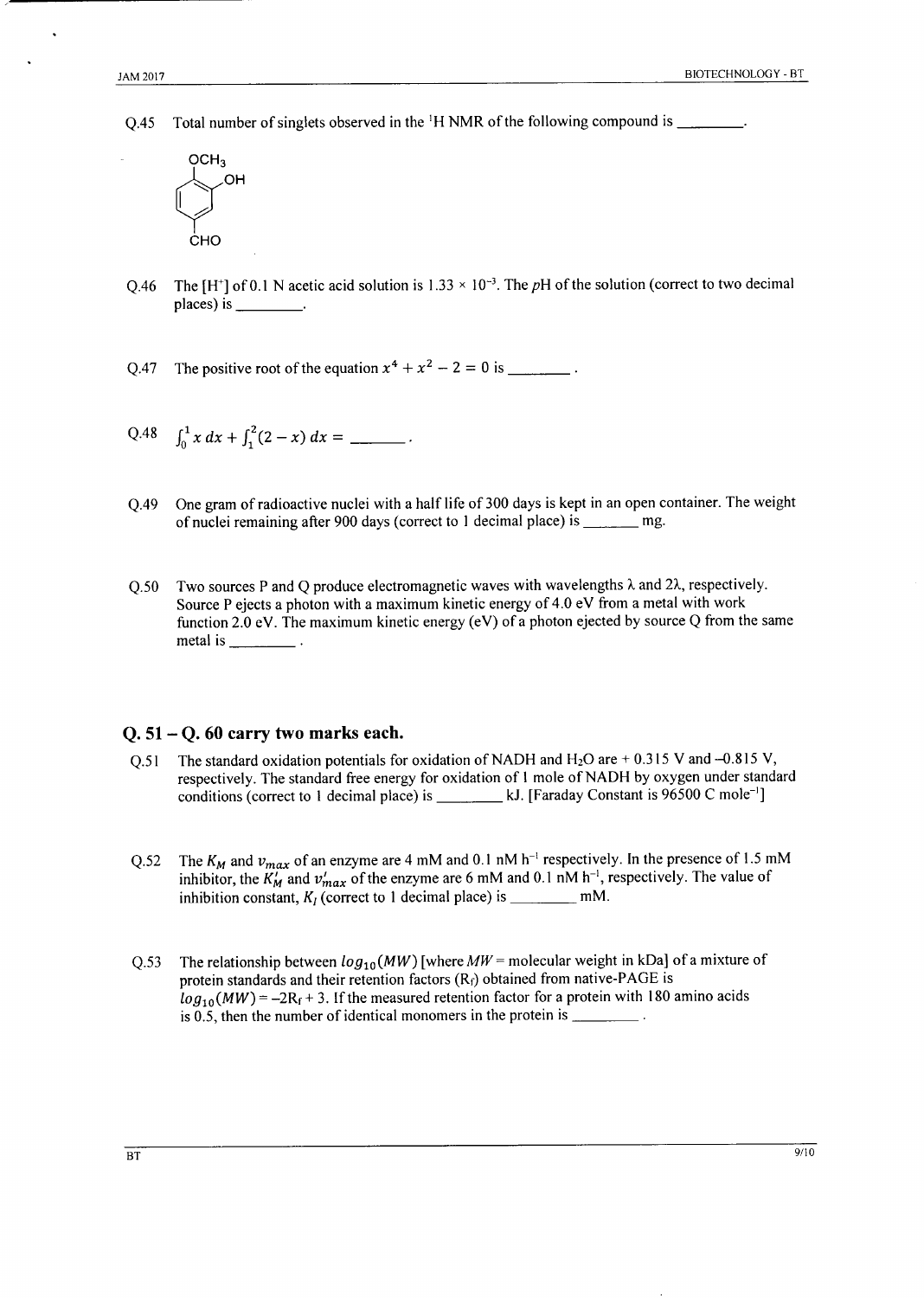- In bacteria, a ribosome synthesizes a protein containing 300 amino acids from mRNA in 20  $Q.54$ seconds. If the average lifetime of a mRNA is 2 minutes, the number of ribosomes that can translate a single mRNA containing 1350 nucleotides is \_\_\_\_\_\_\_\_\_.
- In 2 N H<sub>2</sub>SO<sub>4</sub>, an organic compound shows fluorescence with quantum yield,  $\phi_f = 0.42$  and  $O.55$ fluorescence rate constant,  $k_f = 5.25 \times 10^7$  s<sup>-1</sup>. The observed fluorescence life time of it under the
- In acidic solution, permanganate ion is reduced by ferrous ion. The number of electrons involved in  $Q.56$ the reduction of permanganate ion is  $\frac{1}{\sqrt{1-\frac{1}{\sqrt{1-\frac{1}{\sqrt{1-\frac{1}{\sqrt{1-\frac{1}{\sqrt{1-\frac{1}{\sqrt{1-\frac{1}{\sqrt{1-\frac{1}{\sqrt{1-\frac{1}{\sqrt{1-\frac{1}{\sqrt{1-\frac{1}{\sqrt{1-\frac{1}{\sqrt{1-\frac{1}{\sqrt{1-\frac{1}{\sqrt{1-\frac{1}{\sqrt{1-\frac{1}{\sqrt{1-\frac{1}{\sqrt{1-\frac{1}{\sqrt{1-\frac{1}{\sqrt{1-\frac{1}{\sqrt{1-\frac{$
- Q.57 If  $\vec{a}$  and  $\vec{b}$  are unit vectors and the angle between them is  $\frac{\pi}{3}$ , then the magnitude of  $\vec{a} \vec{b}$  $is$   $\qquad$ .
- Q.58 Using the letters in the word TRICK a new word containing five distinct letters is formed such that T appears in the middle. The number of distinct arrangements is \_\_\_\_\_\_\_\_\_.
- Q.59 An X-ray tube operates at 30 kV. If one electron converts 10% of its energy into a photon at first collision, then the wavelength of the photon (correct to two decimal places) is  $\frac{\hat{A}}{\hat{A}}$ .  $[h = 4.14 \times 10^{-15} \text{ eV} \text{s}^{-1}, c = 3 \times 10^3 \text{ ms}^{-1} \text{ and } e = 1.6 \times 10^{-19} \text{ C}]$
- In a mass spectrometer, a deuteron with kinetic energy 17 MeV enters a uniform magnetic field of  $O.60$ 2.4 T with its velocity perpendicular to the field. The deuteron moves in a circular path in the

### **END OF THE QUESTION PAPER**